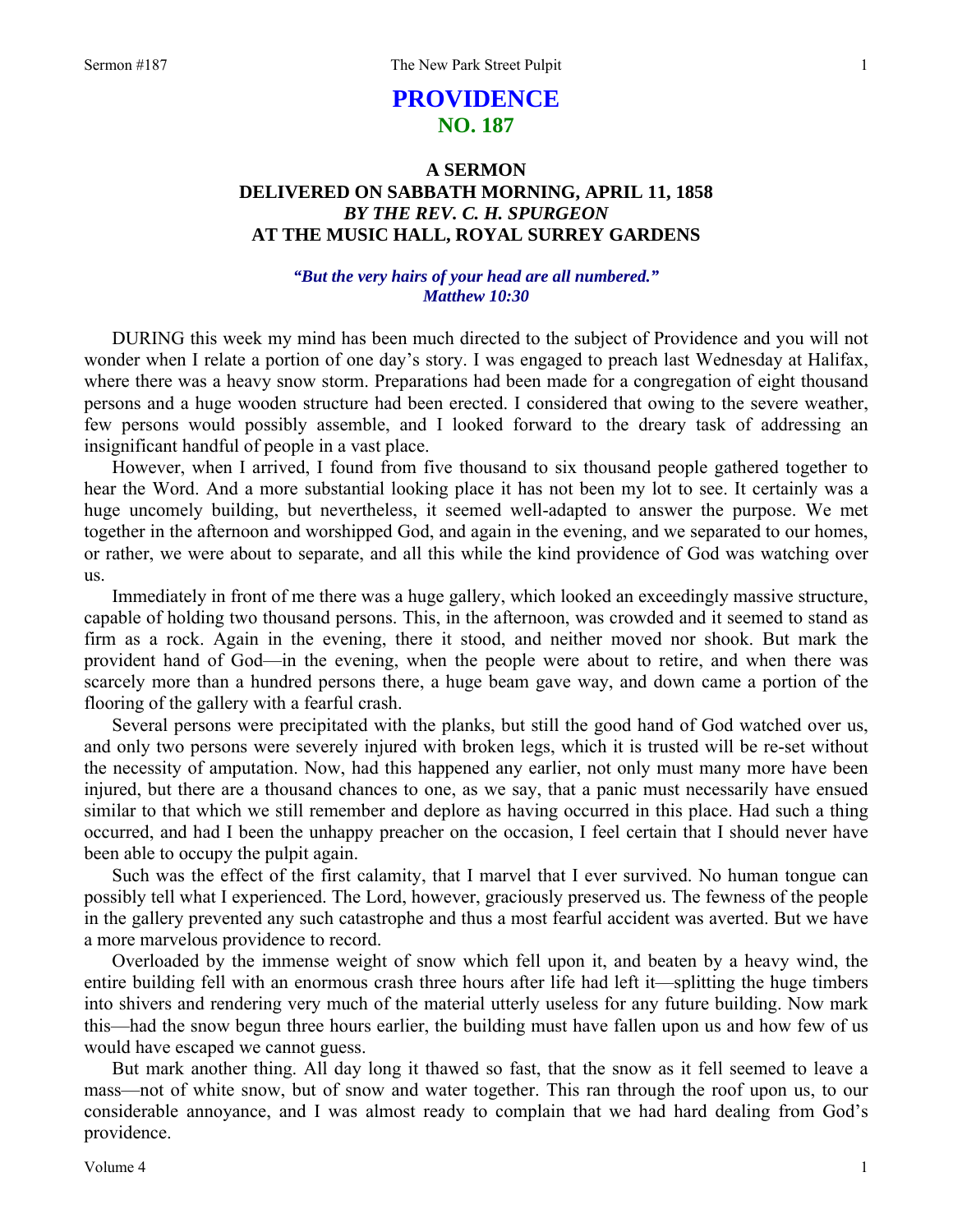But if it had been a frost instead of a thaw, you can easily perceive that the place would have fallen several hours beforehand, and then your minister, and the greater part of his congregation would probably have been in the other world. Some there may be who deny providence altogether. I cannot conceive that there were any partakers of this scene who could have done so.

This I know, if I had been an unbeliever to this day in the doctrine of the supervision and wise care of God, I must have been a believer in it at this hour. Oh, magnify the Lord with me and let us exalt His name together. He has been very gracious unto us and remembered us for good.

Now, when we look abroad into the world we see, as we think, such abundant proofs that there is a God that we are apt to treat a man who denies the existence of a God with very little respect or patience. We believe him to be willfully blind, for we see God's name so legible upon the very surface of creation that we cannot have patience with him if he dares to deny the existence of a Creator.

And in the matter of salvation—we have each of us seen in our own salvation positive marks of the Lord's dealings with us, that we are apt to be somewhat censorious and harsh towards any who propound a doctrine which would teach salvation apart from God. And I think we shall be very apt this morning to think hardly of the man who, having seen and heard of such a providence as that which I have just related, could fail to see God's hand in it.

It seems to me that the hand of God in providence is as clear as in creation. And whilst I am sure that if saved at all I must be saved by God, I feel equally certain that every matter which concerns all of us in daily life bears upon itself the evident trace of being the handiwork of JEHOVAH, our God. We must, if we would be true believers in God, and would avoid all Atheism, give unto Him the Kingship in the three kingdoms of creation, grace, and providence.

It is in the last, however, that I think we are the most apt to forget Him. We may easily see God in creation if we are at all enlightened, and if saved, we cannot avoid confessing that salvation is of the Lord alone. The very way in which we are saved and the effect of divine grace in our hearts always compels us to feel that God is just.

But providence is such a checkered thing, and you and I are so prone to misjudge God and to come to rash conclusions concerning His dealings with us, that perhaps this is the greatest stronghold of our natural Atheism—a doubt of God's dealings with us in the arrangements of outward affairs. This morning I shall not be able to go deeply into the subject, but very heartily can I enter into it, after being so great a partaker of His wonder-working power.

From the text I shall draw one or two points. First of all, the text says, "The very hairs of our head are all numbered." From this I shall infer the *minuteness of providence*. Again, inasmuch as it is said of believers that the hairs of their head are all numbered, I shall infer the *kind consideration and the generous care which God exercises over Christians*. And then, from the text and from our Savior's reason for uttering these words, I shall draw *a practical conclusion of what should be the spirit and temper of the men who believe this truth—*that the very hairs of their head are all numbered.

**I.** First, then, our text very clearly teaches us THE MINUTENESS OF PROVIDENCE.

Every man can see providence in great things. It is very seldom that you find any person denying that when an avalanche falls from the summit of the Alps, the hand, the terrible hand of God is there. There are very few men who do not feel that God is present in the whirlwind and in the storm. Most men will acknowledge that the earthquake, the hurricane, the devastation of war, and the ravages of pestilence, come from the hand of God.

We find most men very willing to confess that God is God of the hills, but they forget that He is also Lord of the valleys. They will grant that He deals with great masses, but not with individuals—with seas in the bulk, but not with drops. Most men forget, however, that the fact which they believe of providence being in great things involves a providence in the little—for it were an inconsistent belief that the mass was in God's hand, while the atom was left to chance.

It is indeed a belief that contradicts itself. We must believe all chance or else all God. We must have all ordained and arranged, or else we must have everything left to the wild whirlwind of chance and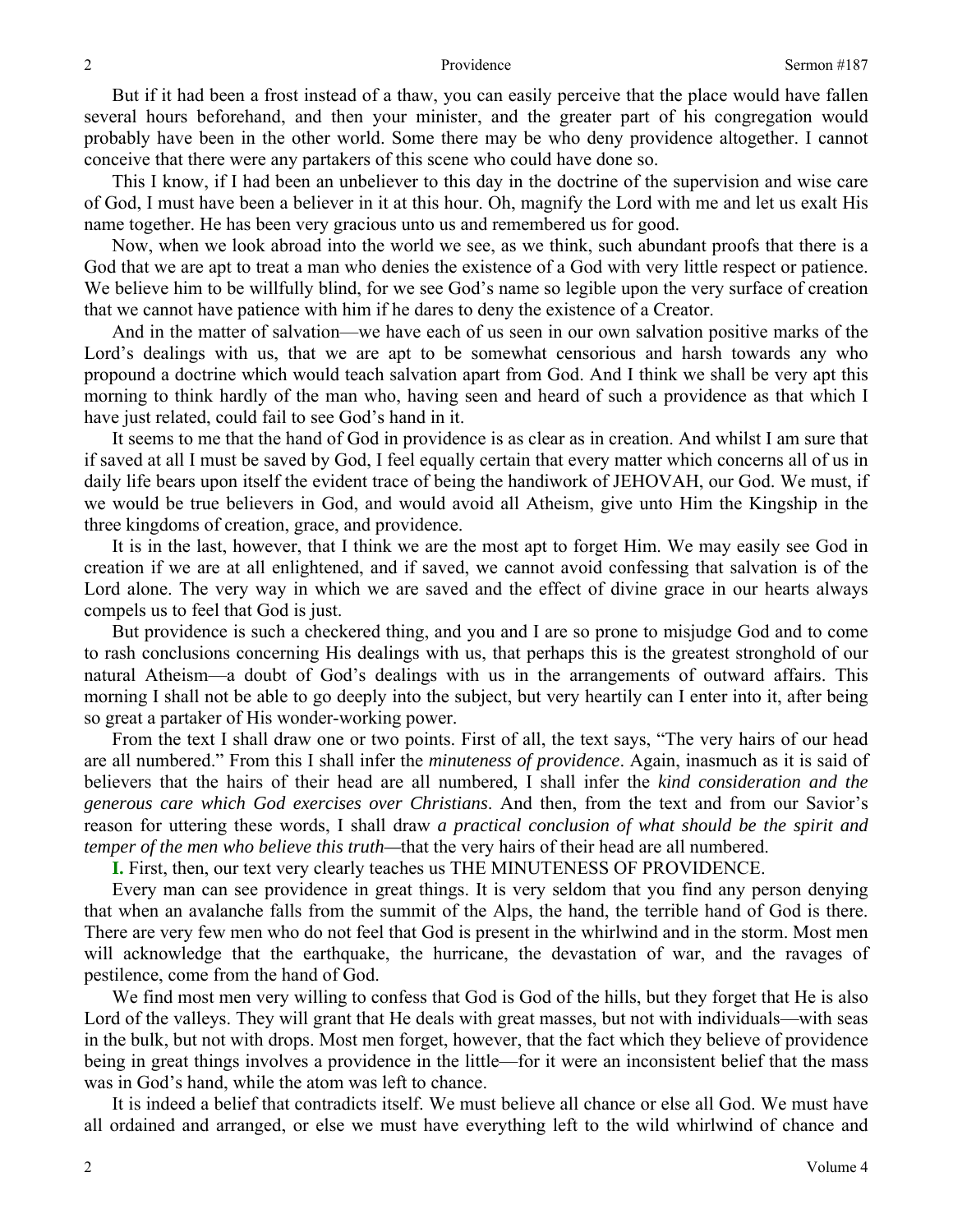accident. But I believe that it is in little things that we fail to see God—therefore, it is to the little things that I call your attention this morning.

I believe my text means literally what it says. "The very hairs of your head are all numbered." God's wisdom and knowledge are so great that He even knows the number of the hairs upon our head. His providence descends to the minute particles of dust in the summer gale. He numbers the gnats in the sunshine and the fishes in the sea. While He certainly controls the massive orbs that shine in heaven, it does not blush to deal with the drop that trickles from the eye.

Now, I shall want you to notice how little circumstances of daily life, when we come to put them all together, evidently betray their origin. I will take a Scripture history and show how the little events must have been of God, as well as the great results.

When Joseph was sent into Egypt by his brethren, in order to provide for them against a day of famine, we all agree with Joseph's declaration, "It was God that sent me hither." But now, if we notice each of the little ways through which this great result was brought to pass, we shall see God in each of them.

One day, Joseph's brothers are gone out with the sheep. Jacob wants to send to them. Why does he send Joseph? He was his darling son—he loved him better than all his brethren. Why does he send him away? He sends him, however Then why should it have happened at that particular time that Jacob should want to send at all? However, he did want to send and he did send Joseph.

A mere accident you will say—but quite necessary as the basement of the structure. Joseph goes. His brethren are in need of pasture, and therefore leave Shechem, where Joseph expected to find them, and journey on to Dothan. Why go to Dothan? Was not the whole land before them? However Joseph goes there.

He arrives at Dothan just when they are thinking of him and his dreams, and they put him into a pit. As they are about to eat bread, some Ishmaelites came by. Why did they come there at all? Why did they come at that particular time? Why were they going to Egypt? Why might they not have been going any other way? Why was it that the Ishmaelite wanted to buy slaves? Why might they not have been trading in some other commodity? However, Joseph is sold.

But he is not disposed of on the road to Egypt—he is taken to the land. Why is it that Potiphar is to buy him? Why is it that Potiphar has a wife, at all? Why is it again, that Potiphar's wife should be so full of lust? Why should Joseph get into prison? How is it that the baker and the butler should offend their master? All chance, as the world has it, but every link necessary to make the chain.

They do both offend their master. They are both put into prison. How is it that they both dream? How is it that Joseph interprets the dreams? How is it that the butler forgets him? Why, just because if he had recollected him, it would have spoiled it all. Why is it Pharaoh dreams? How can dreams be under the arrangement of God's providence? However, Pharaoh does dream, the butler then thinks of Joseph. Joseph is brought out of prison and taken before Pharaoh.

But take away any of those simple circumstances—break any one of the links of the chain and the whole of the design is scattered to the winds. You cannot get the machine to work if any of the minute cogs of the wheels are taken away—everything is disarranged.

I think it seems very clear to any man who will dissect not only that, but any other history he likes to fix upon, that there must be a God in the little accidents and dealings of daily life, as well as in the great results that tell upon the pages of history and are recounted in our songs. God is to be seen in little things.

We will now notice in the minutiae of providence, how *punctual* providence always is. You will never wonder more at providence than when you consider how well God keeps time with Himself. To return to our history—how is it that the Ishmaelites should come by just at that time? How many thousand chances there were that their journey might have been taken just before!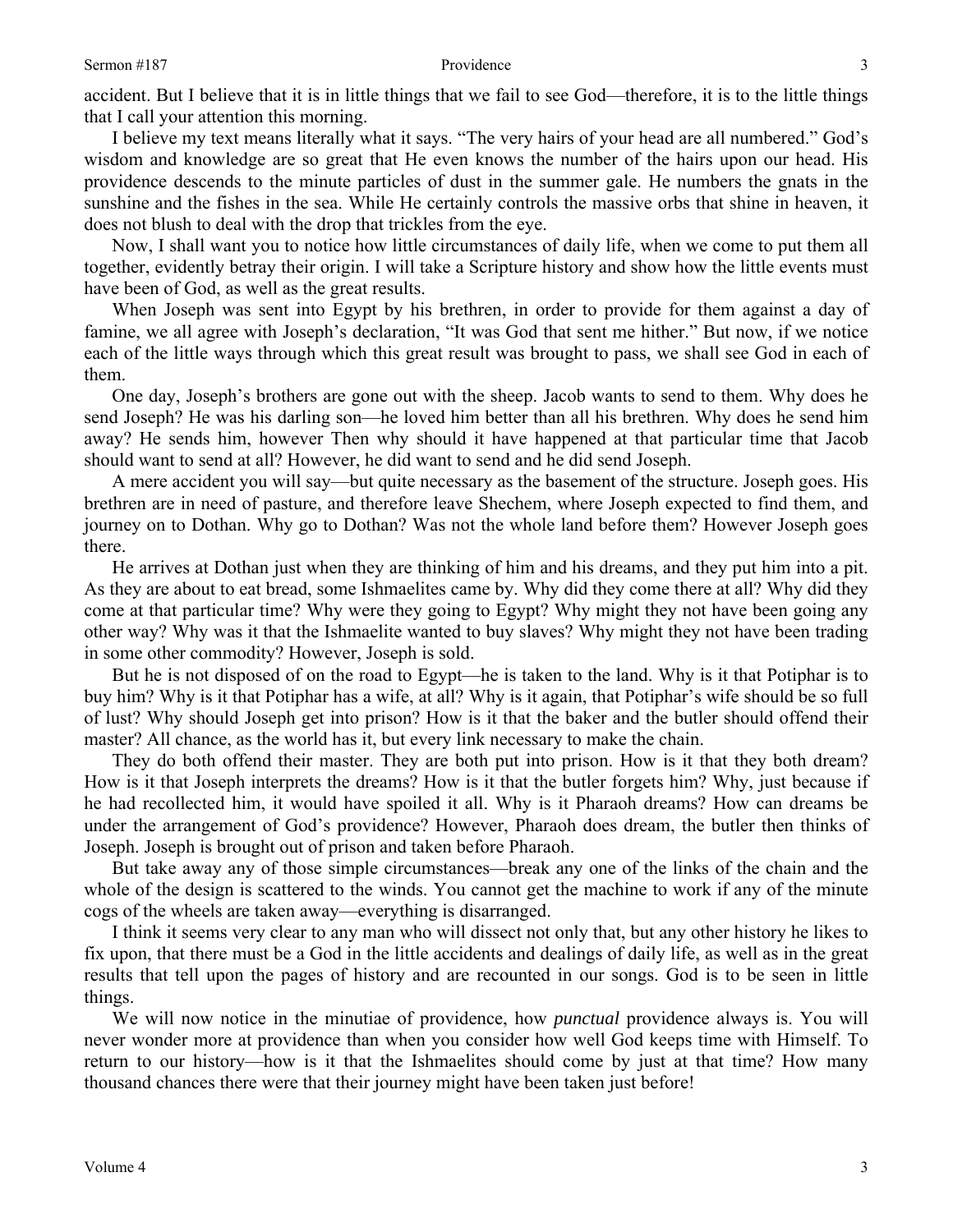There certainly was no special train to call at that station at that particular time so that Joseph's brothers might arrange to go and call him. No such thing. And yet if there had been all this arrangement, it could not have happened better.

You know Reuben intended to fetch Joseph out of the pit half an hour later, and "the child was not." God had these Ishmaelites ready—you do not know how He may have sped them on their journey, or delayed them, so as to bring them on the spot punctually at the identical moment.

To give another instance, there was a poor woman whose son had been raised from the dead by Elisha. She, however, had left her country at the time of famine and had lost her estate. She wanted to get it back. God determined that she should have it. How was it to be done?

The king sends for Gehazi, the servant of Elisha, and he talks to him—he tells him one instance about a woman who had had a child raised from the dead. How strange! in comes the woman herself. My lord, this is the woman. She comes to obtain her suit. Her desire is granted just because at the very moment the king's mind is interested concerning her.

All chance, was it not? Nothing but chance? So fools say. But those who read Bibles and those who have judgment say there is something more than chance in such a coalition of circumstances. It could not be a mere coincidence, as men sometimes say—there must be God here—for it is harder to think that there is not God than that there is. And whilst a belief in God may be said by some to involve a great stretch of faith, the putting Him out of such things as this would involve an infinitely greater amount of credulity. No, there was God there.

There is another instance that I remember in the New Testament history. Paul goes into the temple and the Jews rush upon him in a moment to kill him. They drag him out of the temple and the doors are shut against him. They are just in the very act of killing him and what is to become of poor Paul's life? Five minutes longer and Paul will be dead—when up comes the chief captain and delivers him.

How was it that the chief captain knew of it? Very probably some young man of the crowd who knew Paul and loved him, ran to tell him. But why was it that the chief captain was at home? How was it that the ruler was able to come on a moment's emergency? How was it that he came at all? It was only just a Hebrew—a man who was good for nothing, being killed.

How was it that he came and when he came the streets were full. There was a mob about Jerusalem? How did he come to the right street? How did he come at the exact nick of time? Say, "It is all chance!" I laugh at you—it is providence. If there be anything in the world that is plain to any man that thinks, it is plain that God—

### *"Overrules all mortal things, And manages our mean affairs."*

But mark—the running of the youth, and his arrival at the precise time, and the coming of the chief governor at the precise time, just proved the punctuality of divine providence. And if God has a design that a thing shall happen at twelve, if you have appointed it for eleven, it shall not happen till twelve. And if He means it to be delayed till one, it is in vain that you propose any earlier or any later. God's punctuality in providence is always sure and very often apparent.

Nor is it only in the minutes of time that we get an idea of the minuteness of providence, but it is in the use of little things. A sparrow has turned the fate of an empire. You remember the old story of Mohammed flying from his pursuers? He enters a cave and a sparrow chirps at the entrance, and flies away as the pursuers pass. "Oh," say they, "there is no fear that Mohammed is there, otherwise the bird would have gone a long while ago." And the imposter's life is saved by a sparrow.

We think, perhaps, that God directs the motions of the leviathan and guides him in the sea when He makes the deep to be hoary. Will we please to recollect that the guidance of a minnow in its tiny pool is as much in the hand of providence as the motion of the great serpent in the depths?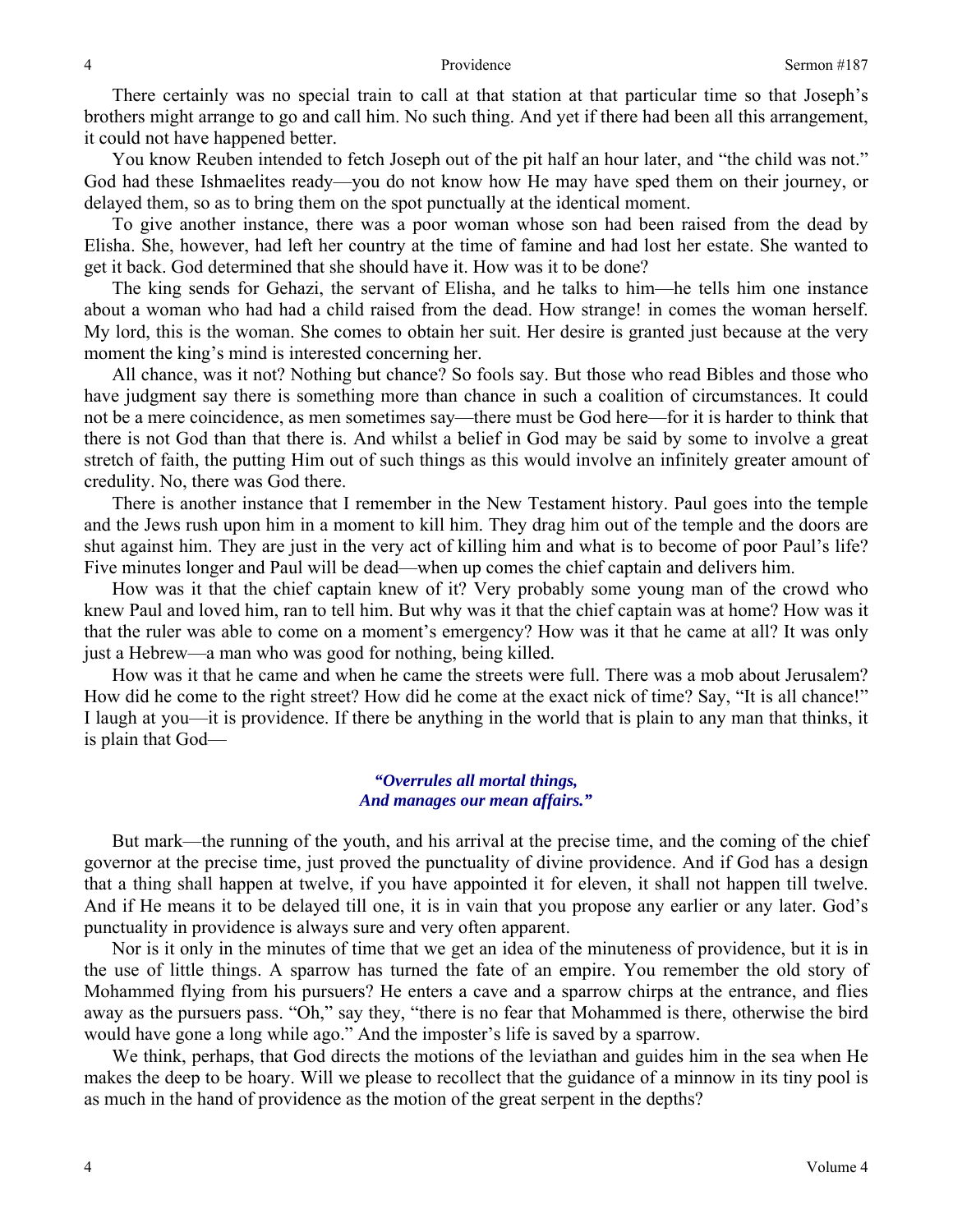You see the birds congregate in the autumn, ready for their flight across the purple sea. They fly hither and thither in strange confusion. The believer in providence holds that the wing of every bird has stamped upon it the place where they shall fly, and fly with never such vagaries of its own wild will, it cannot diverge so much as the millionth part of an inch from its predestinated track.

It may whirl about, above, beneath—east, west, north, south—wherever it pleases. Still, it is all according to the providential hand of God. And although we see it not, it may be that if that swallow did not take the precise track which it does take, something a little greater might be affected thereby. And again, something a little greater still might be affected, until at last a great thing would be involved in a little.

Blessed is that man who sees God in trifles! It is there that it is the hardest to see Him. But he who believes that God is there, may go from the little providence up to the God of providence. Rest assured, when the fish in the sea take their migration, they have a captain and a leader, as well as the stars, for He who marshals the stars in their courses, and guides the planets in their march, is the Master of the fly, and wings the bat, and guides the minnow, and does not despise the tiniest of His creatures.

You say there is predestination in the path of the earth. You believe that in the shining of the sun there is the ordinance of God. There is as much His ordinance in the creeping of an insect or in the glimmering of a glowworm in the darkness. In nothing is there chance, but in everything there is a God. All things live and move in Him and have their being. Nor could they live or move otherwise, for God has so ordained them.

I hear one say, "Well, sir, you seem to be a fatalist!" No, far from it. There is just this difference between fate and providence. Fate is blind. Providence has eyes. Fate is blind, a thing that must be. It is just an arrow shot from a bow that must fly onward, but has no target. Not so, providence. Providence is full of eyes. There is a design in everything and an end to be answered. All things are working together and working together for good.

They are not done because they must be done, but they are done because there is some reason for it. It is not only that the thing is, because it must be, but the thing is, because it is right it should be. God has not arbitrarily marked out the world's history. He had an eye to the great architecture of perfection when He marked all the aisles of history and placed all the pillars of events in the building of time.

There is another thing that we have to recollect also which will strike us perhaps more than the smallness of things. The minuteness of providence may be seen in the fact that even the thoughts of men are under God's hand. Now, thoughts are things which generally escape our attention when we speak of providence. But how much may depend upon a thought!

Oftentimes a monarch has had a thought which has cost a nation many a bloody battle. Sometimes a good man has had a thought, which has been the means of rescuing multitudes from hell and bearing thousands safely to heaven. Beyond a doubt, every imagination, every passing thought, every conception, that is only born to die, is under the hand of God.

And in turning over the pages of history, you will often be struck when you see how great a thing has been brought about by an idle word. Depend upon it, then, that the will of man, the thought of man, the desire of man—that every purpose of man, is immediately under the hand of God.

Take an instance—Jesus Christ is to be born at Bethlehem; His mother is living at Nazareth—He will be born there to a dead certainty. No, not so. Caesar takes a whim into his head—all the world shall be taxed and he will have all of them go to their own city. What necessity for that? Stupid idea of Caesar's!

If he had had a parliament, they would have voted against him. They would have said, "Why make all the people go to their own peculiar city to the census? Take the census where they live—that will be abundantly sufficient." "No," he says, "it is my will and Caesar cannot be opposed." Some think Caesar mad. God knows what He means to do with Caesar.

Mary, great with child, must take a laborious journey to Bethlehem. And there is her child born in a manger. We should not have had the prophecy fulfilled—that Christ should be born at Bethlehem, and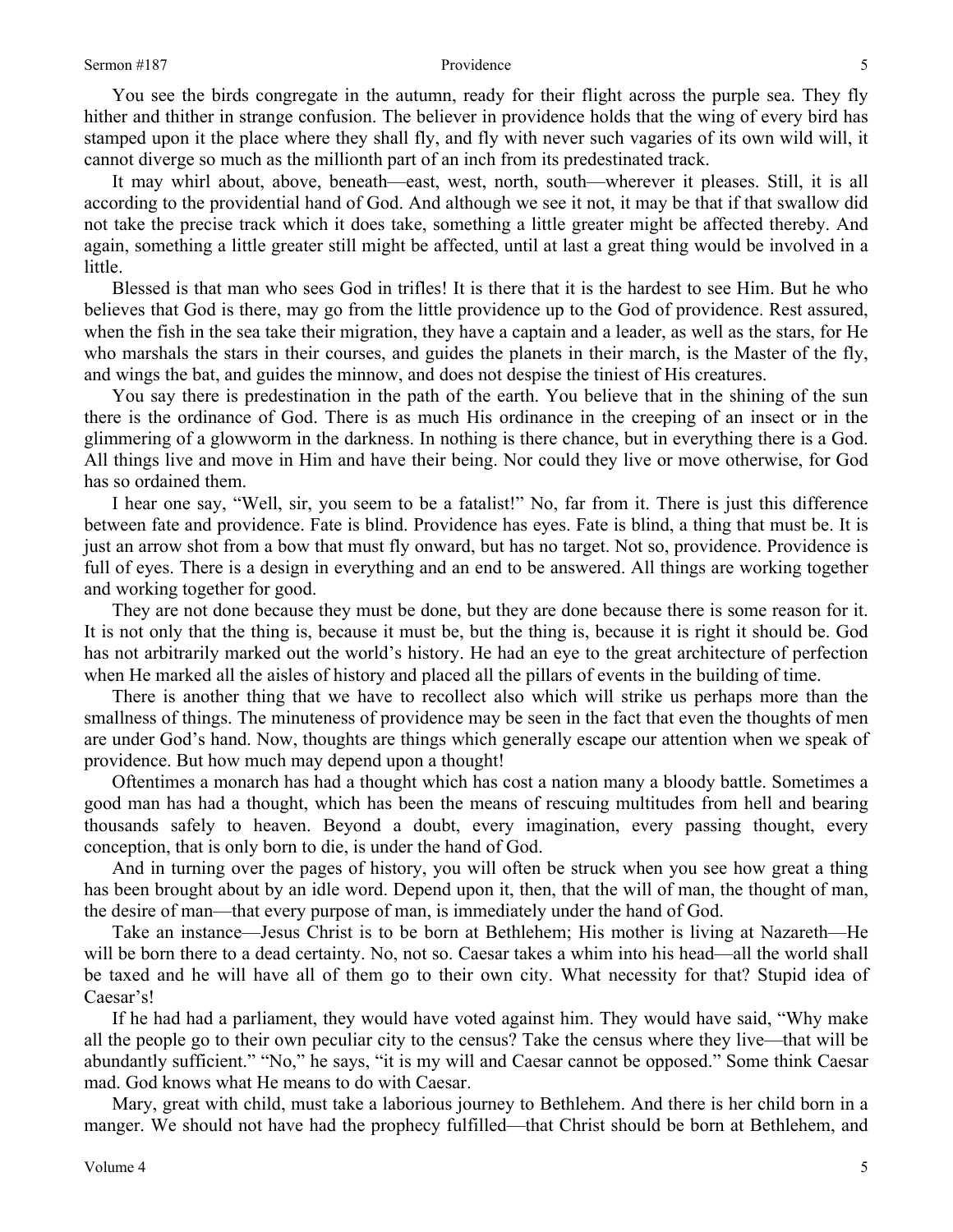our very faith in the Messiah might have been shaken, if it had not been for that whim of Caesar's. So that even the will of man—the tyranny, the despotism of the tyrant—is in the hand of God and He turns it whithersoever He pleases to work His own will.

Gathering up all our heads into one short statement, it is our firm belief that He who wings an angel guides a sparrow. We believe that He who supports the dignity of His throne amidst the splendors of heaven maintains it also in the depths of the dark sea. We believe that there is nothing above, beneath, around, which is not according to the determination of His own counsel and will.

And while we are not fatalists, we do most truly and sternly hold the doctrine that God has decreed all things whatsoever that come to pass, and that He overrules all these things for His own glory and good—so that with Martin Luther, we can say,

> *"He everywhere hath sway, And all things serve His might; His every act pure blessing is, His path unsullied light."*

**II.** The second point is THE KIND CONSIDERATION OF GOD IN TAKING CARE OF HIS PEOPLE.

In reading the text, I thought, "There is better care taken of me than I can take care of myself." You all take care of yourselves to some extent, but which of you ever took so much care of himself as to count the hairs of his own head? But God will not only protect our limbs—even the excrescence of hair is to be seen after. And how much this excels all the care of our most tender friends!

Look at the mother, how careful she is. If her child has a little cough, she notices it—the slightest weakness is sure to be observed. She has watched all its motions anxiously, to see whether it walked right, whether all its limbs were sound, and whether it had the use of all its powers in perfection. But she has never thought of numbering the hairs of her child's head, and the absence of one or two of them would give her no great concern. But our God is more careful of us, even than a mother with her child so careful that He numbers the hairs of our head. How safe we are, then, beneath the hand of God!

However, leaving the figure, let us again notice the kind, guardian care which God exerts over His people in the way of providence. I have often been struck with the providence of God in keeping His people alive before they were converted. How many are there here who would have been in hell at this hour if some special providence had not kept them alive till the time of their conversion!

I remember mentioning this in company and almost every person in the room had some half-miracle to tell concerning his own deliverance before conversion. One gentleman, I remember, was a sporting man, who afterwards became an eminent Christian. He told me that a little time before his conversion he was shooting and his gun burst in four pieces—which stood upright in the earth as near as possible in the exact form of a square, having been driven nearly a foot into the ground—while he stood there unharmed and quite safe, having scarcely felt the shock.

I was noticing in Hervey's works, one day, a very pretty thought on this subject. He says, "Two persons who had been hunting together in the day, slept together the following night. One of them was renewing the pursuit in his dream, and having run the whole circle of the chase, came at last to the fall of the stag. Upon this he cries out with a determined ardor, *I'll kill him, I'll kill him*. And immediately feels for the knife which he carried in his pocket.

"His companion, happening to awake and observing what passed, leaped from the bed. Being secure from danger and the moon shining in the room, he stood to view the event, when, to his inexpressible surprise, the infatuated sportsman gave several deadly stabs in the very place where a moment before the throat and the life of his friend lay. This I mention as a proof that nothing hinders us, even from being assassins of others, or murderers of ourselves, amidst the mad sallies of sleep—only the preventing care of our heavenly Father."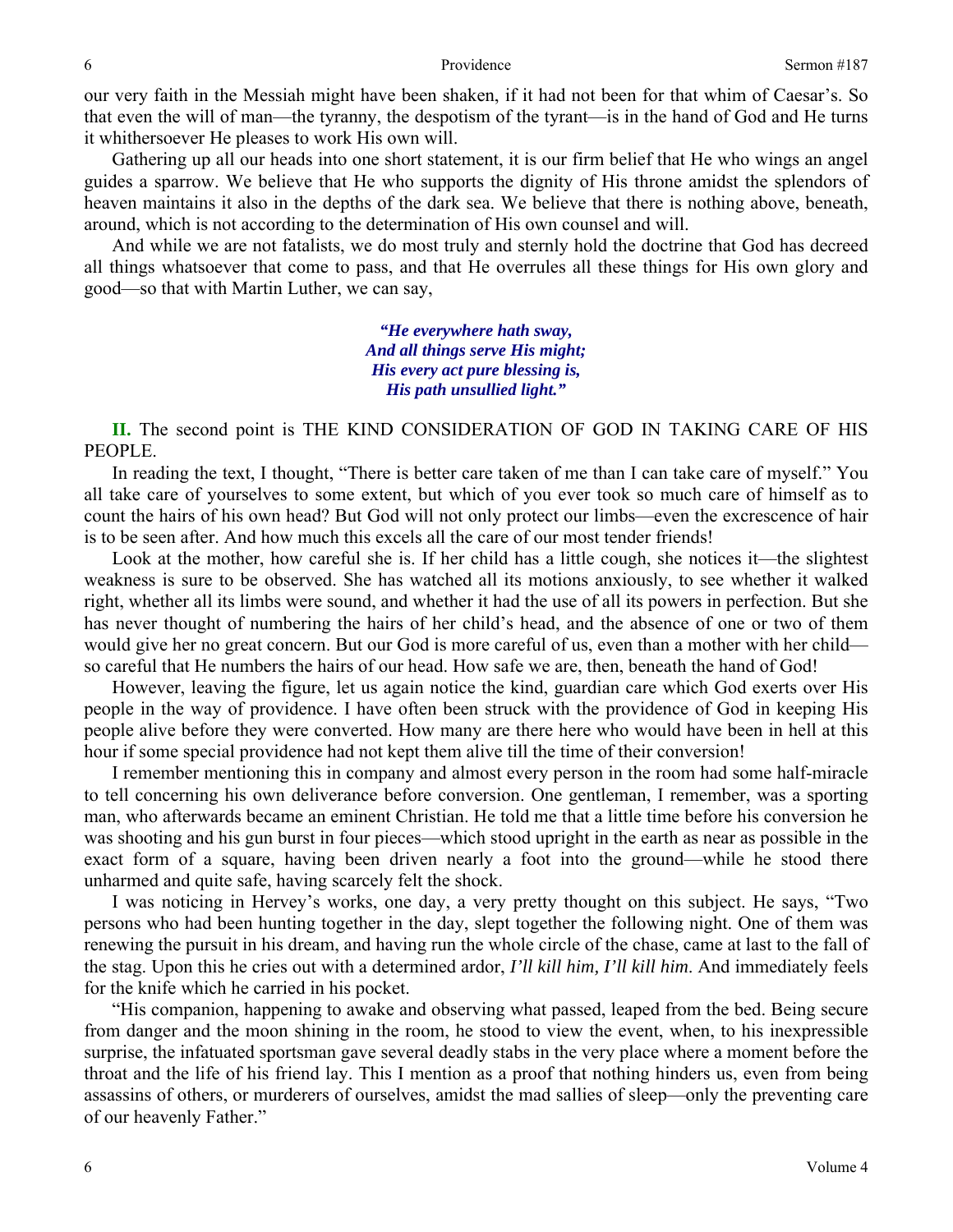How wonderful the providence of God with regard to Christian people in keeping them out of temptation. I have often noticed this fact and I believe you are able to confirm it, that there are times when if a temptation should come, you would be overtaken by it. But the temptation does not come. And at other times when the temptation comes, you have supernatural strength to resist it.

Yes! the best Christian in the world will tell you that such is still the strength of his lust that there are moments when if the object were presented to him, he would certainly fall into the commission of a foul sin. But then the object is not there, or there is no opportunity of committing the sin. At another time, when we are called to go through a burning fiery furnace of temptation, we have no desire towards the peculiar sin—in fact we feel an aversion to it or are even incapable of it. Strange it is, but many a man's character has been saved by providence. The best man that ever lived, little knows how much he owes for preservation to the providence as well as to the grace of God.

How marvelously too has providence arranged all our places. I cannot but recur to my own personal history, for after all, we are obliged to speak more of what we know of ourselves as matters of fact than of others. I shall always regard the fact of my being here today as a remarkable instance of providence. I should not have occupied this hall probably and been blessed of God in preaching to multitudes if it had not been for what I considered an untoward accident.

I should have been at this time studying in College, instead of preaching here, but for a singular circumstance which happened. I had agreed to go to College—the tutor had come to see me and I went to see him at the house of a mutual friend. I was shown by the servant into one drawing room in the house—he was shown into another.

He sat and waited for me two hours—I sat and waited for him two hours. He could wait no longer and went away thinking I had not treated him well. I went away and thought that he had not treated me well. As I went away this text came into my mind, "Seekest thou great things for thyself? Seek them not."

So I wrote to say that I must positively decline—I was happy enough amongst my own country people and got on very well in preaching, and I did not care to go to College. I have now had four years of labor. But speaking after the manner of men, those who have been saved during that time would not have been saved, by my instrumentality at any rate, if it had not been for the remarkable providence turning the whole tenor of my thoughts and putting things into a new track.

You have often had strange accidents like that. When you have resolved to do a thing, you could not do it any how. It was quite impossible. God turned you another way and proved that providence is indeed the master of all human events.

And how good, too, has God been in providence to some of you, in providing your daily bread. It is remarkable how a little poverty makes a person believe in providence—especially if he is helped through it. If a person has to live from hand to mouth—when day by day the manna falls—he begins to think there is a providence then.

The gentleman who sows his broad acres, reaps his wheat and puts it into his barn, or takes his regular income, gets on so nicely that he can do without providence. He does not care a bit about it. The rents of his houses all come in, and his money in the Three per Cents is quite safe—what does he want with providence?

But the poor man who has to work at day labor, and sometimes runs very short, and just then happens to meet with somebody who gives him precisely what he wants, he exclaims, "Well, I know there is a providence—I cannot help believing it. These things could not have come by chance."

**III.** And now, in conclusion, brethren and sisters, if these things be so, if the hairs of our head are all numbered and if providence provides for His people all things necessary for this life, and godliness, and arranges everything with infinite and unerring wisdom, what manner of persons ought we to be?

In the first place, we ought to be a bold race of people. What have we to fear? Another man looks up and if he sees a lightning flash, he trembles at its mysterious power. We believe it has its predestined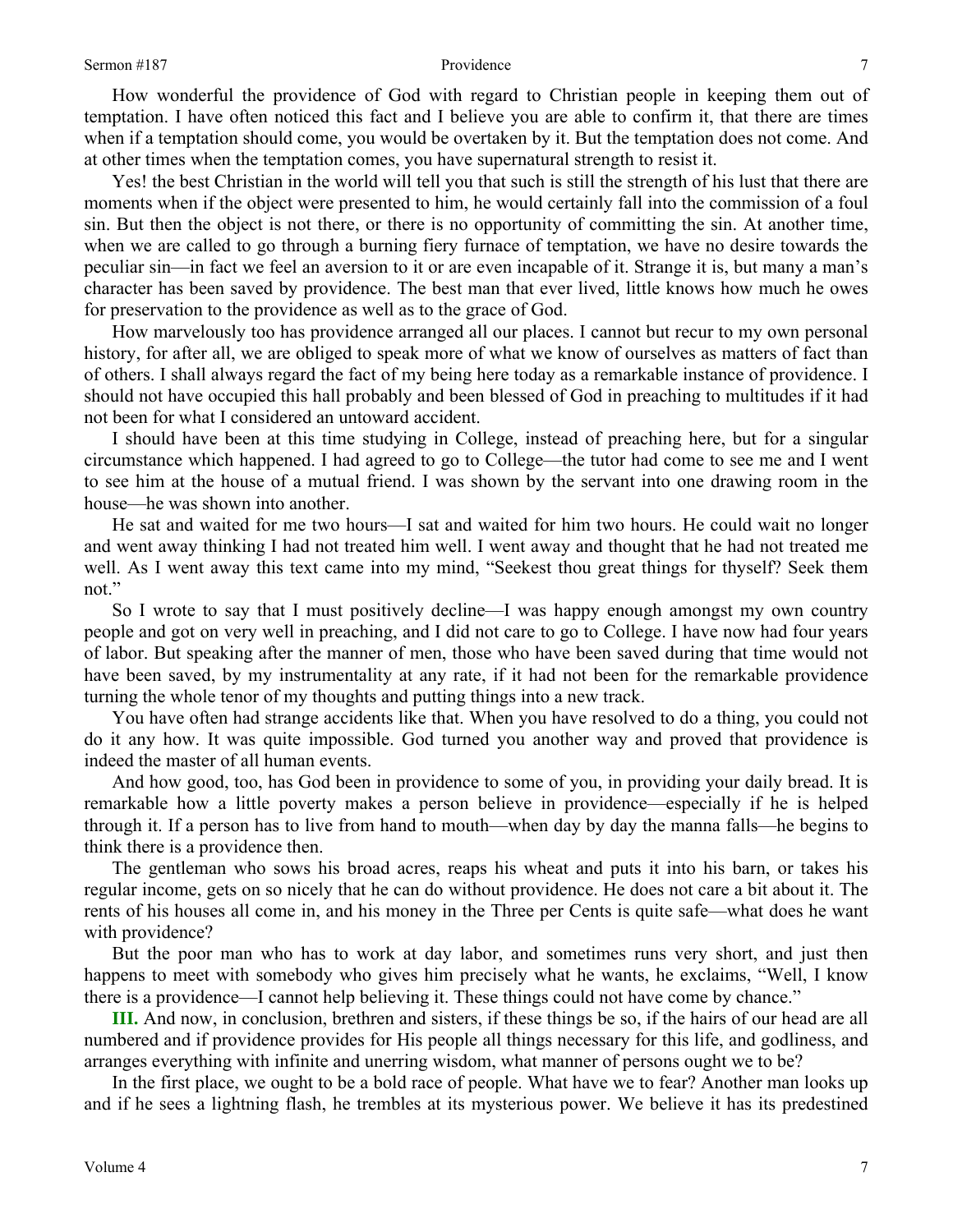path. We may stand and contemplate it—although we would not presumptuously expose ourselves to it—yet we can confide in our God in the midst of the storm.

We are out at sea. The waves are dashing against the ship, she reels to and fro. Other men shake, because they think this is all chance. We, however, see an order in the waves and hear music in the winds. It is for us to be peaceful and calm. To other men the tempest is a fearful thing. We believe that the tempest is in the hand of God. Why should we shake? Why should we quiver?

In all convulsions of the world, in all temporal distress and danger, it is for us to stand calm and collected, looking boldly on. Our confidence should be very much the same in comparison with the man who is not a believer in providence, as the confidence of some learned surgeon who, when he is going through an operation, sees something very marvelous, but yet never shudders at it—while the ignorant peasant, who has never seen anything so wonderful, is alarmed and fearful, and even thinks that evil spirits are at work.

We are to say—let others say what they please—"I know God is here, and I am His child, and this is all working for my good. Therefore will I not fear, though the earth be removed, and though the mountains be carried into the midst of the sea."

Especially may I address this remark to timid people. There are some of you who are frightened at every little thing. Oh! if you could but believe that God manages all, you would not be screaming because your husband is not home when there is a little thunder and lightning, or because there is a mouse in the parlor, or because there is a great tree blown down in the garden.

There is no necessity you should believe that your brother-in-law, who has gone to Australia was wrecked, because there was a storm when he was at sea. There is no need for you to imagine that your son in the army was necessarily killed, because he happened to be before Lucknow. Or, if you think the thing necessary, still, as a believer in God's providence, you should just stand and say that God has done it, and it is yours to resign all things into His hands.

And I may say to those of you also who have been bereaved—if you believe in providence, you may grieve—but your grief must not be excessive. I remember at a funeral of a friend hearing a pretty parable which I have told before and will tell again. There was much weeping on account of the loss of a loved one and the minister put it thus.

He said, "Suppose you are a gardener employed by another. It is not your garden, but you are called upon to tend it and you have your wages paid you. You have taken great care with a certain number of roses. You have trained them up, and there they are, blooming in their beauty. You pride yourself in them.

"You come one morning into the garden and you find that the best rose has been taken away. You are angry. You go to your fellow servants and charge them with having taken the rose. They declare that they had nothing at all to do with it. And one says, 'I saw the master walking here this morning. I think he took it.' Is the gardener then angry? No. At once he says, 'I am happy that my rose should have been so fair as to attract the attention of the master. It is his own—he has taken it, let him do what seems him good.'"

It is even so with your friends. They wither not by chance. The grave is not filled by accident—men die according to God's will. Your child is gone, but the Master took it. Your husband is gone, your wife is buried—the Master took them—thank Him that He let you have the pleasure of caring for them and tending them while they were here, and thank Him that as He gave, He Himself has taken away. If others had done it, you would have had cause to be angry. But the Lord has done it. Can you, then, murmur? Will you not say—

> *"Thee at all times will I bless; Having Thee I all possess; How can I bereaved be, Since I cannot part with Thee."*